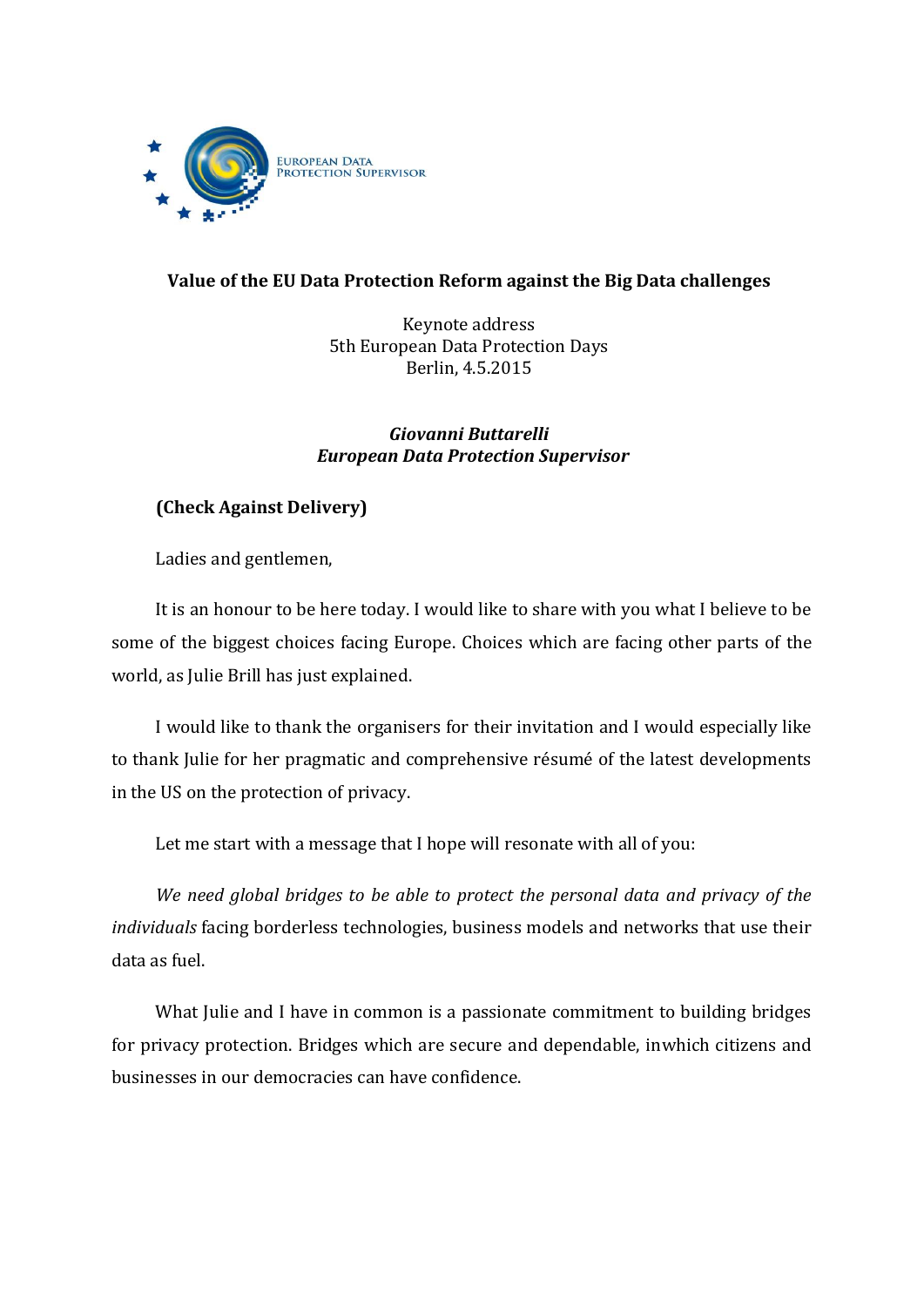The Safe Harbor agreement, regardless of the considerable, and in my view justified, criticism it receives, is a mutual attempt at bridging the divide. The EU-US umbrella agreement on data protection, still under negotiation, is another.

But if you look at the history of the most beautiful and strongest bridges in the world, you'll notice that their construction begins with solid pillars from both sides.

The US in its Constitution, and the EU in its Charter of Fundamental Rights, have each laid down the foundations of these pillars. The EU put it into law with the Data Protection Directive, now under revision.

An unambiguous and coherent Consumer Privacy Bill of Rights in the US would be the most powerful signal of reciprocity.

Just like the internet has connected the whole planet, so we need similar constructions which protect the interests of the individual between all regions, not just the US and Europe.

This common enterprise is more important and urgent that ever. We need solutions which focus on individuals as such, not only on users, consumers and subscribers.

So this morning I want to talk about the Big Data challenge for our societies and for individual freedom. Then, I will explore in depth the solutions I believe we can implement to meet these challenges, while benefitting from the advantages that Big Data can bring.

These solutions, I will argue, are fourfold:

1) they should stem from an ethical approach to developing technology and related business models;

2) they should stem from reformed legal rules;

3) they should encompass technical solutions, such as privacy by design, and

4) they should be implemented through enforcement cooperation.

2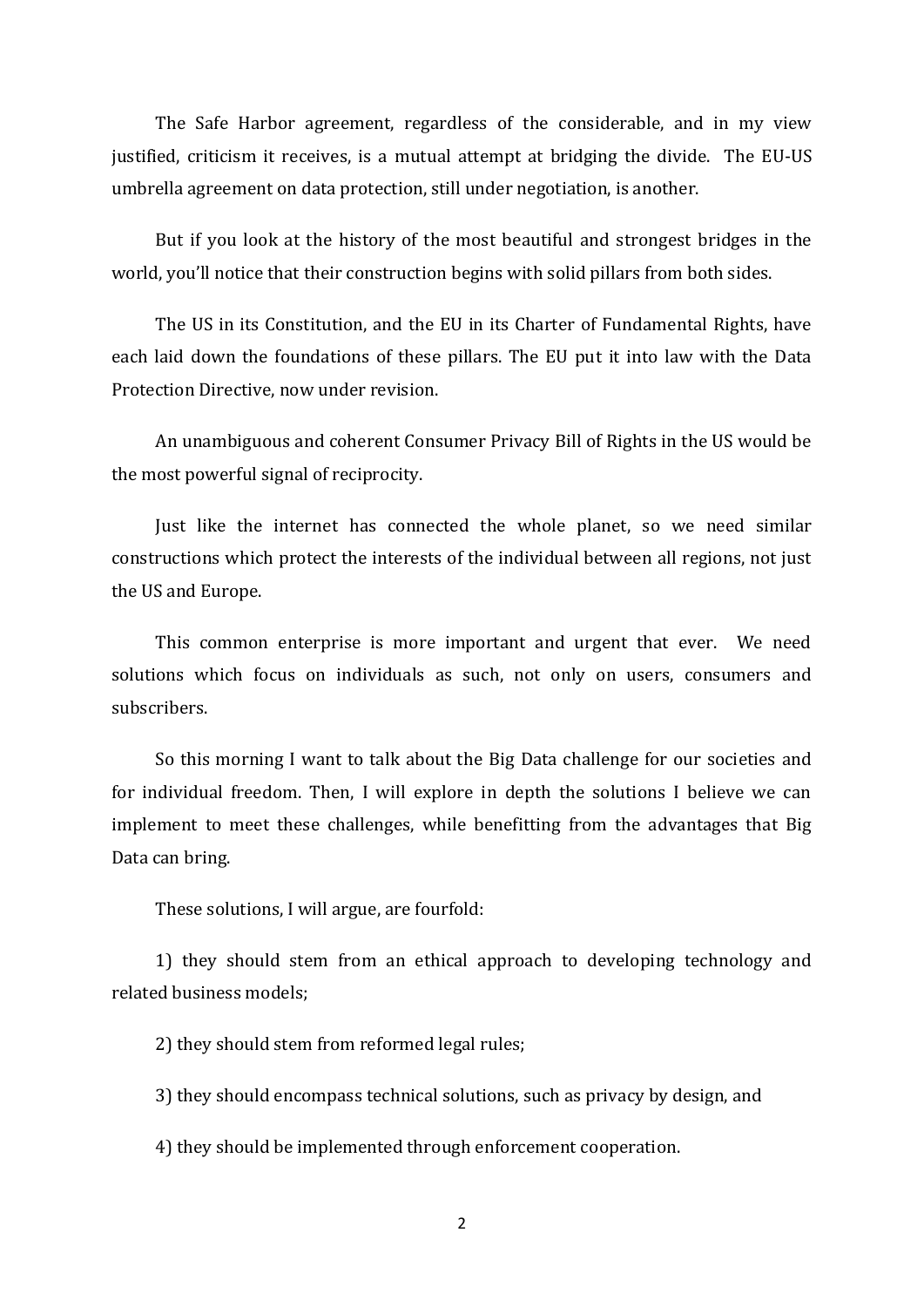Finally, I will share with you how the EDPS is putting these solutions into practice.

---

Our economies are globalised. We live in the Internet age, where data flows across borders in an instant. The problem is that while data is borderless, data protection and privacy laws are mostly national. We must meet this challenge.

I have already committed in my Strategy as the European Data Protection Supervisor for the next five years to invest in global partnerships with fellow experts, non-EU countries, authorities and international organisations to work towards a consensus on principles that can inform binding laws, the design of business operations and technologies and even the scope for interoperability of different data protection systems.

After listening the today's first keynote, I have the feeling that the bridge-building process has begun and that it is gaining strength. We are well aware of the differences between our systems of protecting the privacy of the individual.

But I propose for a change to start the conversation from our common values and from the things that unite us. Perhaps we will be surprised to find out that these differences are not so fundamental and that we can build starting with what we have in common.

Perhaps we can agree that the ultimate purpose of the systems of data protection and privacy, irrespective of their territorial origin, is to protect the freedom of the individual to control how his or her personal information is handled and by whom.

Talking about commonalities, we could perhaps point out that the draft US Consumer Privacy Bill of Rights Act talks about "personal data" and defines this concept, with some nuances, as data "linked or as a practical matter linkable  $(\ldots)$  to a specific individual". This may sound familiar to those of us working with EU data protection law.

I had the opportunity to talk in the past year with colleagues from Japan and Brazil about their initiatives to adopt general data protection laws and I found common values and common themes that we all care about.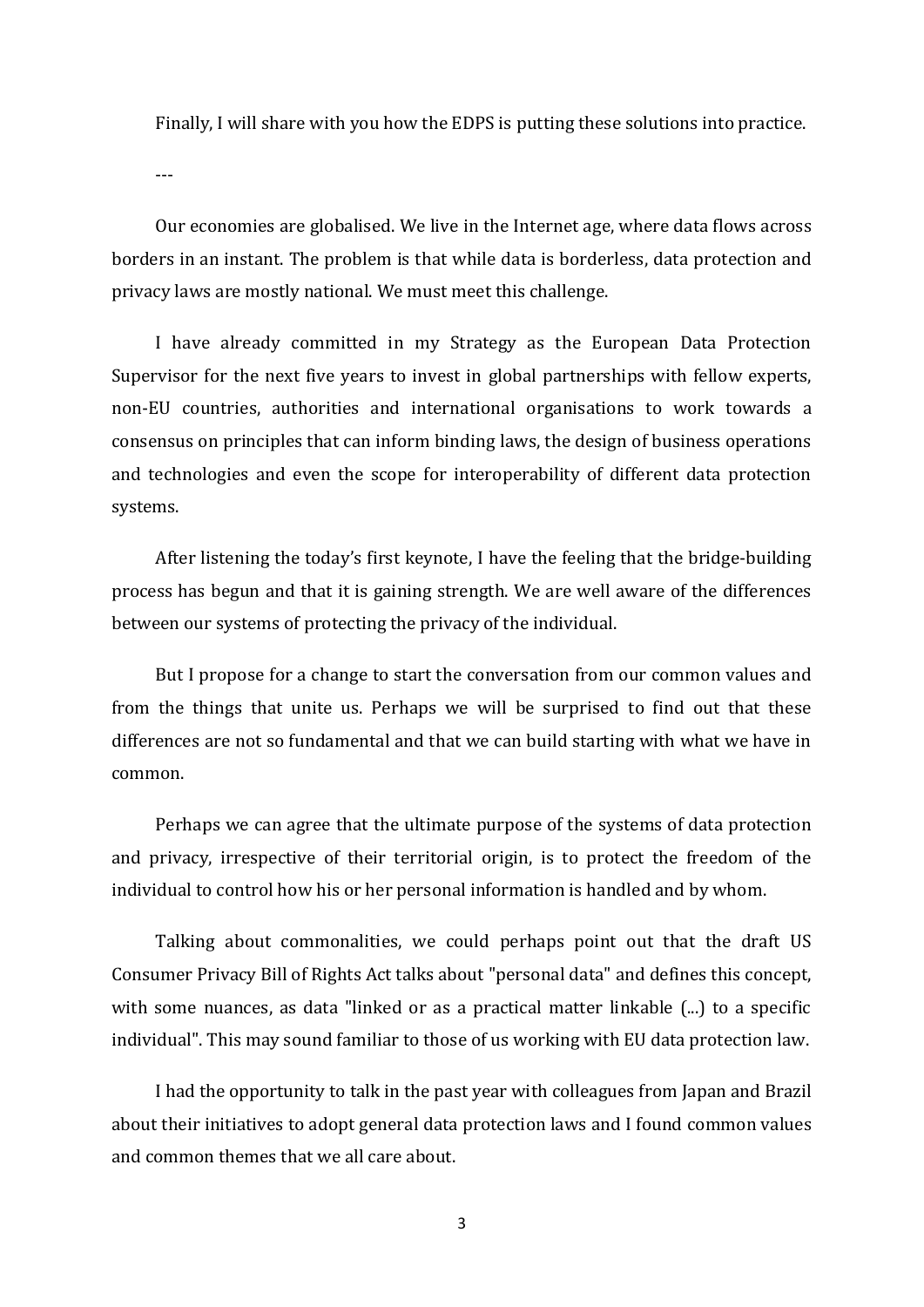The Council of Europe is working hard on the modernisation of Convention 108, an important instrument that gained global reach once Uruguay joined it in 2013. Indeed, at present, Morocco, Senegal and Mauritius have expressed their intentions to become signatory states and they are in different stages of this process.

After revising the Privacy Guidelines last year, the OECD is currently focused on an initiative to analyse the role of data in promoting innovation within a multi-disciplinary project on "New Sources of Growth: the Knowledge-Based Capital". One of their aim is to provide policy guidance to mitigate the risks of Big Data and to ensure trust in the data-driven economy.

Therefore, I strongly believe that it is possible to have pillars of this bridge in different corners of the world.

*Converging global responses are necessary due to the big challenges that are brought by the Big Data.*

If I were to mention only some of the risks that big data pose to the protection of personal data, I would say:

- Challenges to user control, consent and self-determination of the individuals;
- Difficulty in allocating responsibility in the complex big data ecosystem;
- The lack of transparency;
- Re-purposing data, or the risk of using inaccurate data, taken out of context, for incompatible purposes;
- Potential for unfair discrimination stemming from biased conclusions based on correlations versus causation.

Big data challenges regulators and independent authorities to ensure that the basic principles of privacy and data protection are effectively applied in practice.

## *How can we reply to these challenges?*

An important element of my Strategy for the next five years is promoting "big data protection".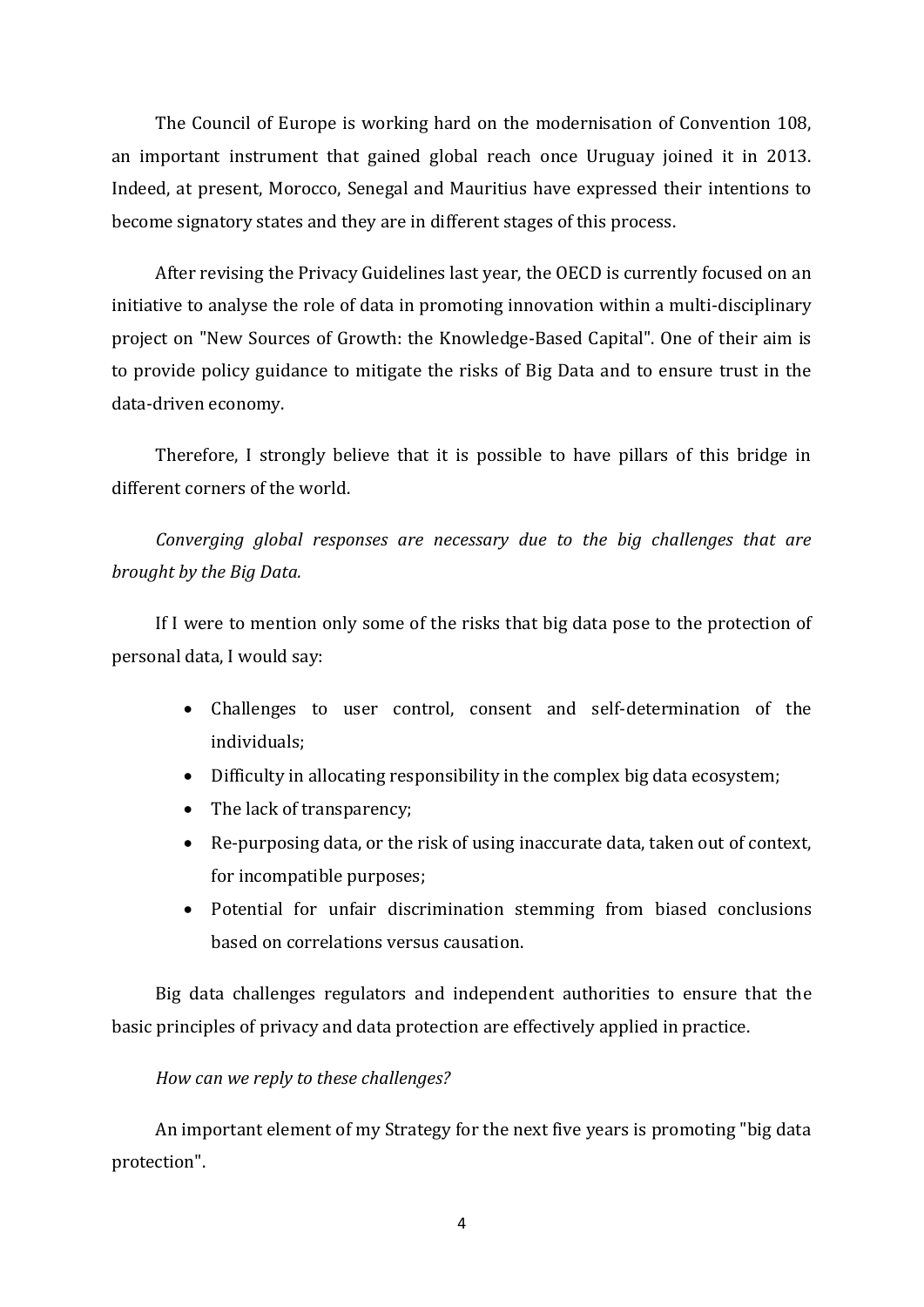The vast potential impact of Big Data and its associated technologies on individuals makes the ethical dimension of the response to these challenges unavoidable.

Accountability of the data controllers is essential in this respect. Big Data that deals with large volumes of personal information implies greater accountability towards the individuals whose data are being processed.

So what should we understand by "accountability"?

Accountability requires that controllers put in place internal mechanisms and control systems that ensure compliance and provide evidence - including internal policies and audit reports - to demonstrate compliance to external stakeholders, including supervisory authorities.

There are many elements that make up good and accountable practices. For instance, accountability underpins network and information security, including the current model of risk management for security.

Another key element is privacy and data protection by design. It aims at building privacy and data protection into the design specifications and architecture of information and communication systems and technologies.

Data Protection by Design is not limited to technical aspects; organisational measures are just as important. Data Protection Impact Assessments, auditing and certification may each contribute and form an integral part of an accountable internal control system.

These instruments should be required and encouraged as appropriate as they may play an important role in ensuring that big data is used responsibly.

Another tool necessary to ensure accountability is the introduction of a general data breach notification obligation. The new rules will create a strong incentive to allocate responsibility for the prevention of such breaches at the appropriate level of the organisation.

5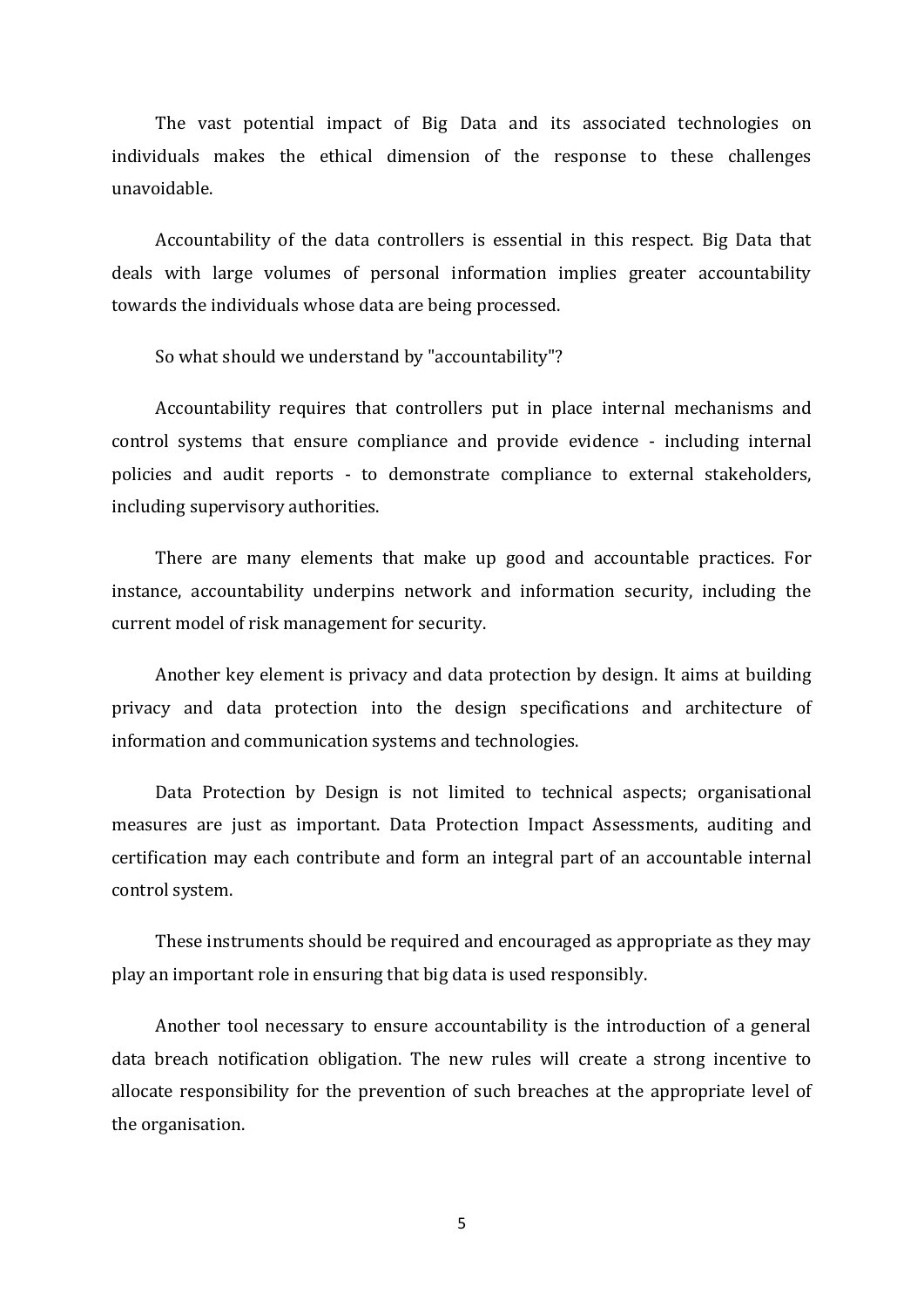Finally, individuals must be able to understand how algorithms can create correlations and assumptions about them, and how their combined personal information can turn into intrusive predictions about their behaviour. Accountability means giving clear information to individuals about:

- Who is responsible for collecting and using the information,
- The purpose of doing so,
- What information is processed, whether it is knowingly volunteered by the individual, or whether it is observed and inferred without the individual's knowledge,
- How information is processed including the logic used by algorithms to determine assumptions and predictions about individuals,
- How long the information will be stored and with whom it will be shared.

Another type of response we can give is of a legislative nature. The European pillar of the bridge I was mentioning before is currently under "renovation".

It is important that the reformed data protection rules remain consistent with existing principles, including necessity, data minimisation, purpose limitation and transparency. These principles provide the base line we need to defend in order to protect our fundamental rights in a world of Big Data.

These are the same principles the demand that the State and its security and law enforcement arms access and use personal information proportionately, and with the maximum possible transparency without compromising their legitimate goals of protecting the public.

At the same time, these principles must be strengthened and applied more effectively. They must be applied in a more modern, flexible, creative and innovative way. The reformed data protection rules have the potential to fill with content the principle of accountability.

Most of all, they must be complemented by new principles such as accountability and privacy by design. The reform process plays an important role in this respect.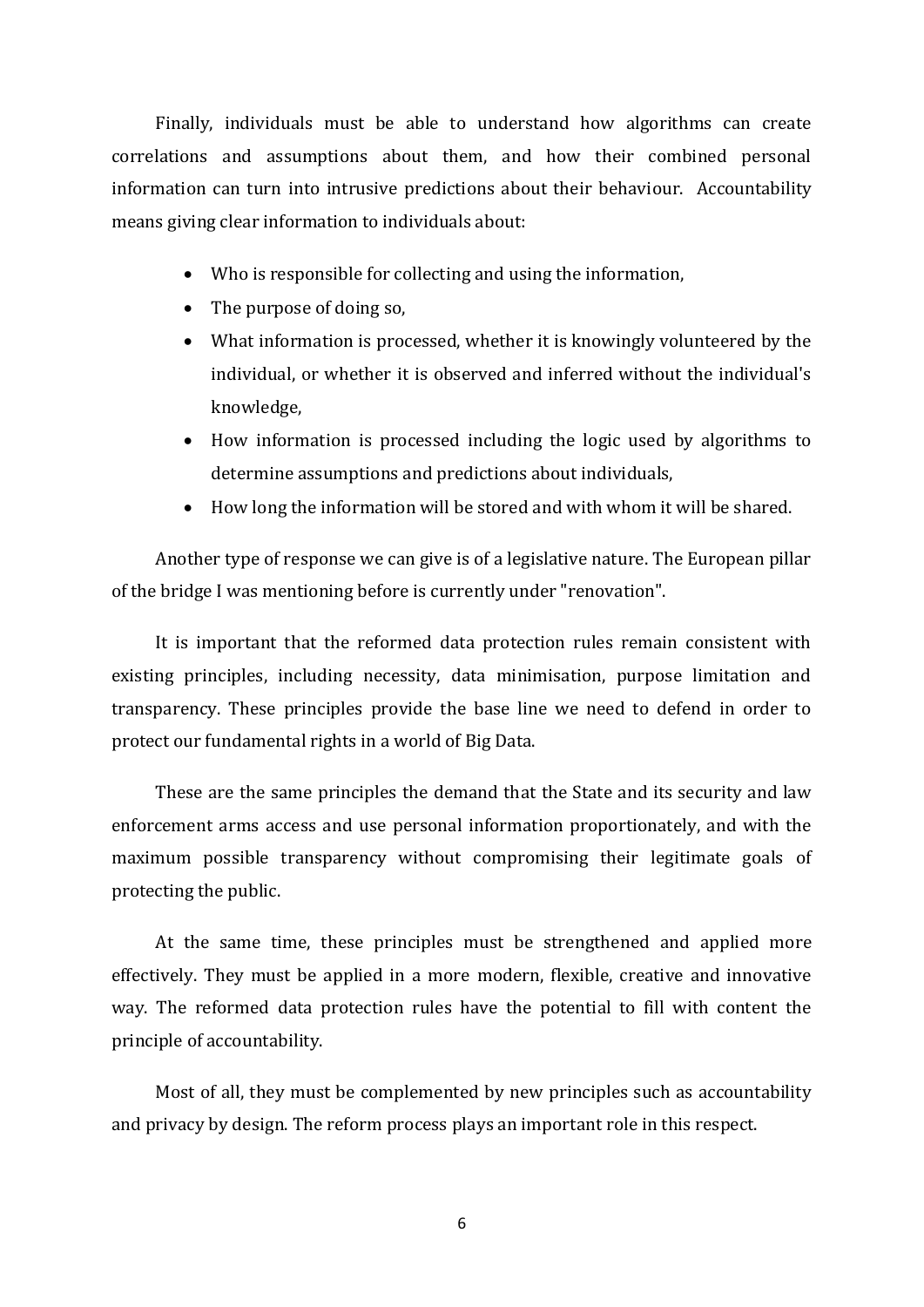One of the main achievements rightfully expected from the General Data Protection Regulation is harmonisation. I believe harmonisation is key for businesses and individuals. The Regulation has to be truly European in the letter of the law and how it is applied through enforcement mechanisms.

But there are expectations that the Regulation will achieve more than this, including with regard to Big Data and its challenges for data protection. I would like to emphasise the potential value of the EU data protection reform in facing the Big Data challenges.

1) I support the application of the reformed legal framework to processing in its entirety, *both to use and collection of data*. A differentiation in this regard has never been made in EU data protection law and it has the potential to weaken the protection of fundamental rights.

2) There is no justification for blanket exceptions for processing of pseudonymous or anonymised data or for processing publicly available data. Currently, I am concerned with regard to some exceptions for processing publicly available data that seem to be taken into account in the legislative process of the proposed regulation and I hope that they do not remain in the final act.

3) The definition of personal data must remain intact. We have seen recent court decisions at Member State level that effectively applied this definition to scenarios similar to big data, by underlining that "data that 'individuates' the individual, in the sense that they are singled out and distinguished from all others" is personal data and is protected by the data protection law.

4) There should be no loopholes for processing of data on an excessive interpretation of legitimate interest grounds, and consent should continue to be required where appropriate. Nevertheless, it is true that accountable practices sometimes can go a long way to allow processing in the absence of consent.

5) It is important that when consent is required, it should be a genuine one. Mere ticking a box without understanding what we agree to, and without meaningful choice

7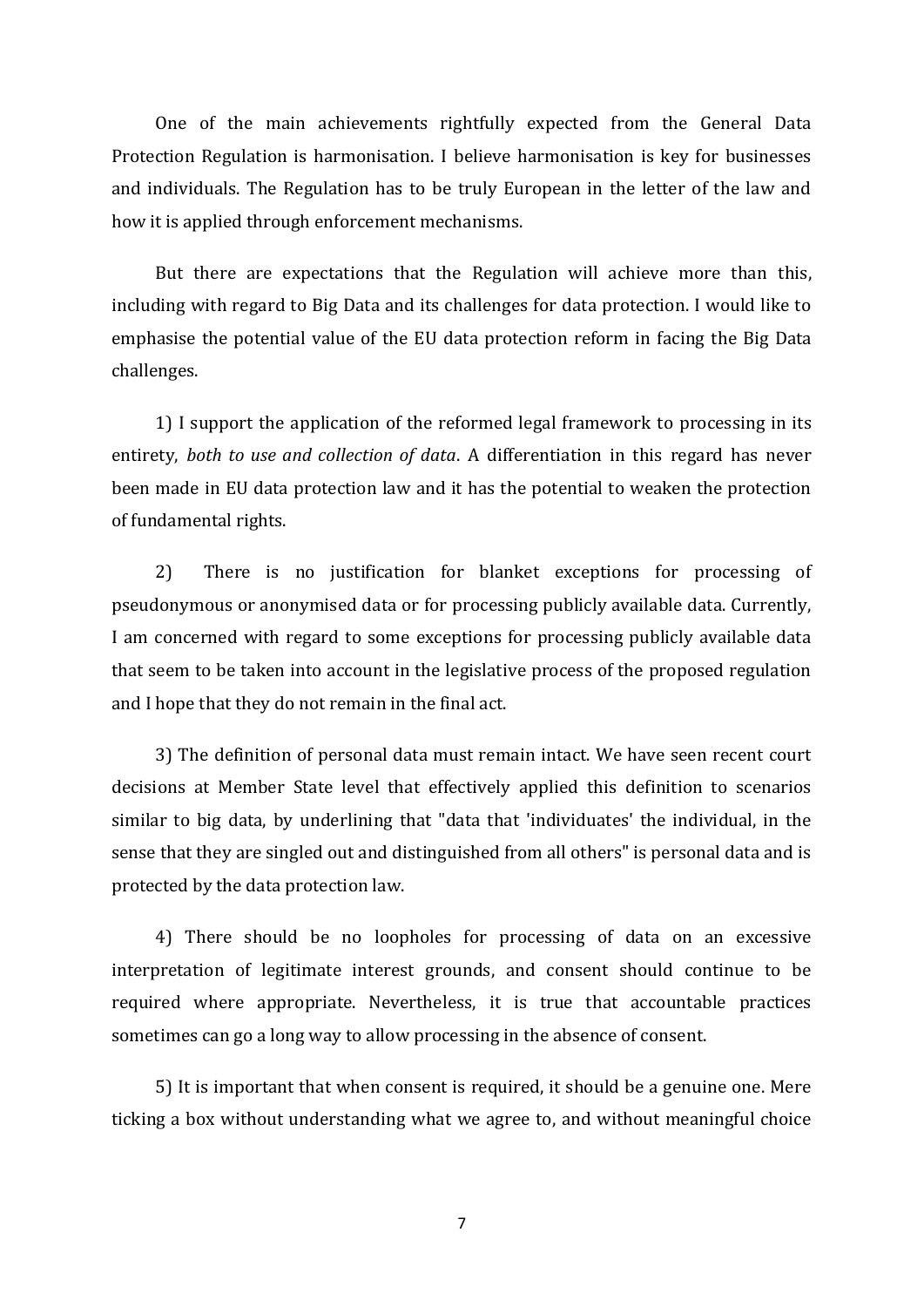whether we do so, must not be sufficient to signify our consent for complex big data application.

6) Transparency should be reinforced to ensure an end to secret profiling and should include disclosure of the logic of decision-making. Let us not forget that access to data and information on the details of the processing operation are a solid part in the content of the right to personal data protection as enshrined in Article 8 of the Charter of Fundamental Rights of the EU.

7) A powerful right to data portability may serve as a precondition to allow users more control over their data, and may also help contribute to more efficient markets for personal data, to the benefit of consumers and businesses alike.

Data portability is not only good for data protection, but also for competition and consumer protection: In particular, it can foster a more competitive market environment, by allowing customers more easily to switch providers.

Therefore, I strongly support the inclusion of a strong right to data portability in the proposed Regulation, as well as the inclusion of this right in relevant sectorial legislation, regulation or guidance.

The aspects I pointed out above indicate that there is real potential for the proposed Regulation to counter the risks that Big Data pose to the fundamental rights of the person. I hope that this potential will be entirely met in the adopted legislative act and I will exercise entirely the competences of the EDPS towards this result.

A third type of solutions to the Big Data challenges are of a technical nature.

I have already mentioned above that Privacy and Data Protection by design, as well as network and information security are a significant component of accountability of controllers in the Big Data world.

What we need to do is to promote technologies that enhance privacy and data protection. This is another action of my Strategy for the next five years. We need

- to enable privacy engineering by working with IT developers and designers;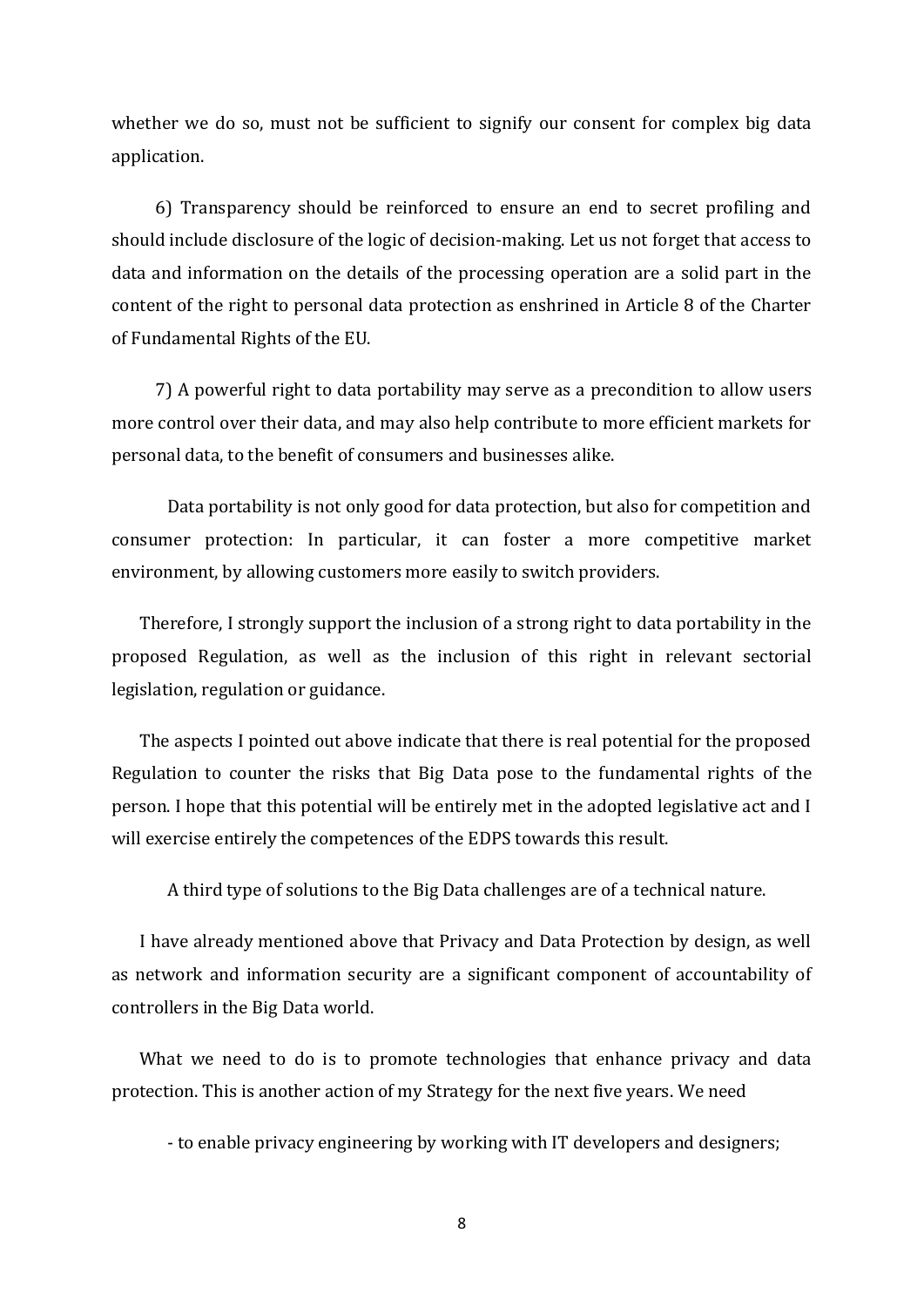- to collaborate with academia and researchers in the public and private sectors in order to contribute to innovative privacy friendly technologies;

- to focus on the importance of cyber-security and the collaboration between stakeholders so as to ensure that the cyber-security issues are dealt with as efficiently as possible;

- to highlight that promoting privacy friendly technologies triggers consumer trust, which can encourage business growth.

In this sense, perhaps it is important to advocate a change of perspective for business. In my view, data protection rules are not intended to choke creativity, but rather to provide a condition for success and competitiveness.

There are plenty of examples of start-ups who seek competitive advantage through their privacy policies. But the market for privacy enhancing technologies is weak, as attested by the low number of patents for PETs compared to those granted for data analytics.

Finally, solutions to Big Data challenges would lack efficiency in the absence of enforcement cooperation.

Collective risks require collective responsibility and collective response.

At the same time, the big risks involved by Big Data require a big response. For instance, a breach of EU competition law can cost the responsible body 10% of the annual revenue. This shows, on one hand, that the EU places a great deal of value to fair competitiveness. On the other hand it also shows that such important sanctions against unlawful behaviour of companies and service providers are possible. They should all the more so be possible when fundamental rights are at stake.

There are various fora for enforcement cooperation within the EU and internationally. We should work towards strengthening them.

At the International Conference last year in Mauritius the representatives of data protection authorities and privacy commissioners from all over the world agreed on the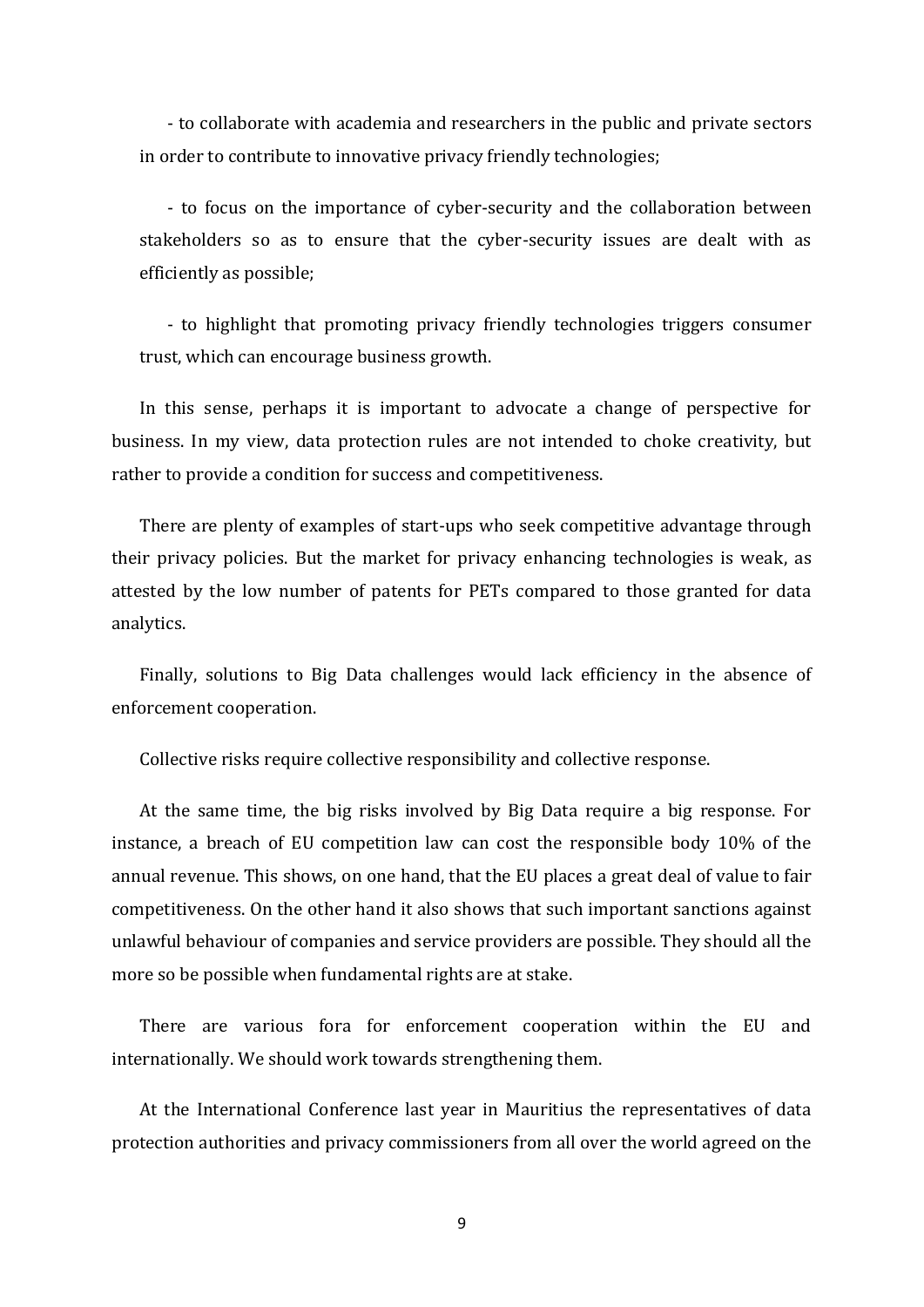Enforcement Cooperation Arrangement that should become open for members to adhere to after the International Conference in Amsterdam, this year.

The GPEN Alert is another initiative towards enforcement cooperation that can be helpful at least in identifying a contact authority in case of a cross-border complaint.

As far as the EDPS is concerned, I intend to promote a better and deeper interaction with APEC.

At the same time, I am an advocate of simplifying the rules where possible and of promoting tools like standard contractual clauses to enable lawful data flows.

Let me conclude by *just pointing out a few of the practical steps that the EDPS has taken recently and the ones that we committed in the near future.*

The EDPS has already begun to have an active role in the Big Data debate. We want to encourage a better informed conversation on what Big Data and the internet of things will mean for our digital rights. These are not merely European issues, but global concerns. And this is why the bridges I was mentioning in the beginning are so important.

Last year in June we organised a workshop in Brussels on competition, data protection and consumer protection attended by experts from the European Commission, national regulators, academics and NGOs, as well as the US Federal Trade Commission. It was a very useful learning exercise, which provided the basis for significant strategic actions we committed to for the next five years.

One of the initiatives I energetically support is establishing an external advisory group on the ethical dimension of data protection to explore the relationships between human rights, technology, markets and business models in the 21st century, analyse the impact of Big Data in depth, assess the resulting changes of our societies and help indicate the issues that should be subject to a political process.

Another tangible contribution to these discussions is the Internet Privacy Engineering Network – IPEN – which we established last year together with other data protection authorities and partners from industry, academia and civil society. It brings